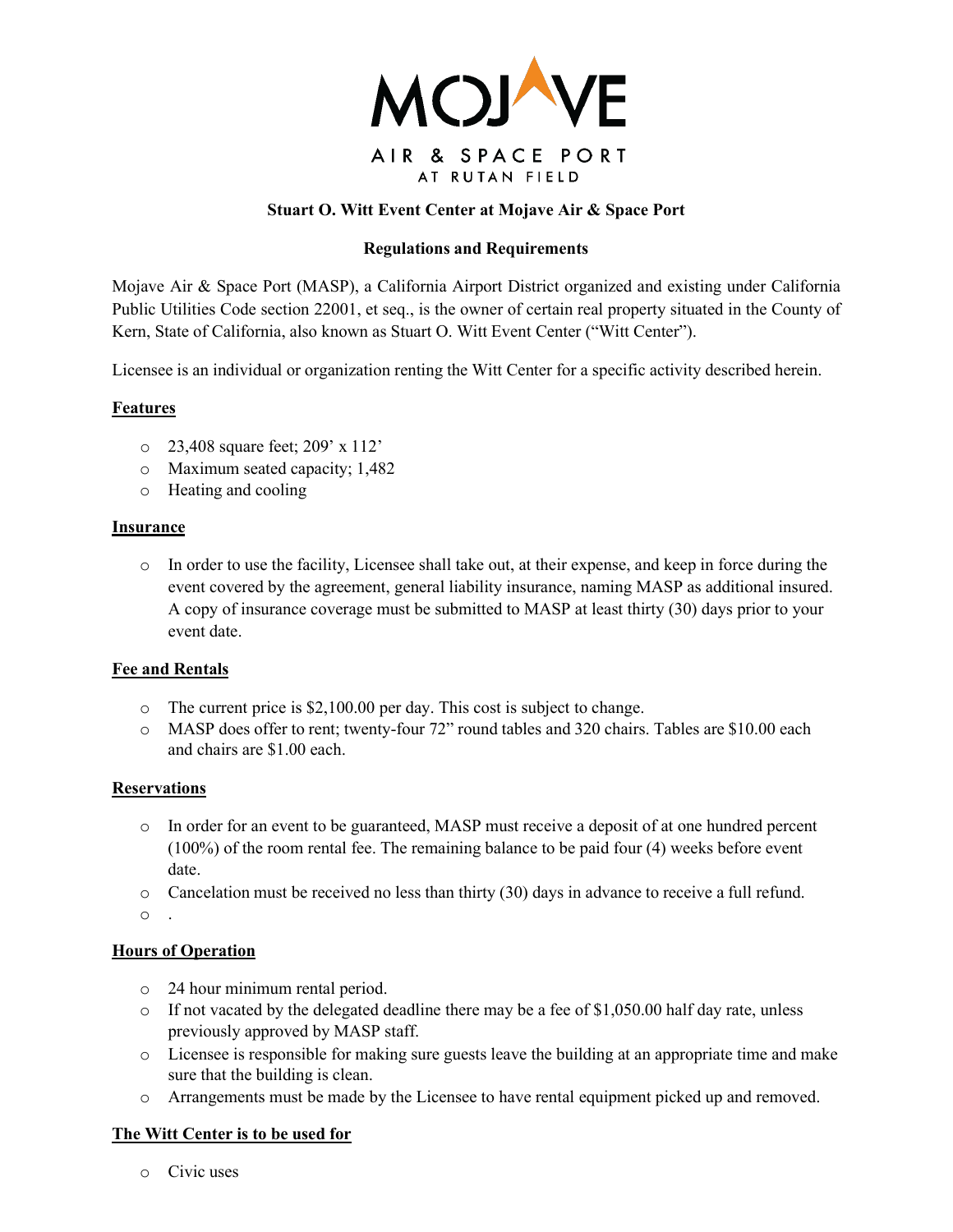- o Events held by tenants
- o Events held by other public agencies
- o Other private uses must be approved ahead of time by staff

## **Facility Usage**

- o Food preparation area is limited to food preparation only as there is no equipment on the premises for cooking. This means that food may be assembled, warmed, or kept warm using warming ovens, and perishables be refrigerated. Warmers are not supplied. Preparation area must be cleaned to its original state after use.
- o Excessive cleanup cost and repair cost will be taken from the deposit.
- o Licensee must coordinate any furnishings, catering, audio/visual and additional needs for venue
	- MASP can provide recommendations of venders who are familiar with the facility.
- o Tables and chairs must have protective rubber feet to prevent scratching the floor.

### **Security**

- o MASP requires a security staff for events based on needs. MASP will arrange for security to be paid for by the Licensee.
- o Additional security may be required for large events at MASP's discretion.

### **Alcoholic Beverage Policy**

MASP shall abide by all laws of the State of California concerning the use and serving of alcohol. Each Licensee wishing to have alcohol at their event must abide by the following regulations regarding alcohol use

- o Alcoholic beverages may be consumed without a permit when there is no monetary exchange for the beverage and when there is no admission charge for the event.
- o In the case of monetary exchange for alcohol, a licensed caterer is required. Please note that the caterer's insurance and lessee only cover the alcoholic beverages, not the Witt Center. Necessary licenses to serve or sell alcohol will be obtained. Any group who sells alcohol, or charges an admission fee and serves alcohol, must obtain a temporary liquor license from the State of California Alcoholic Beverage Control Board. A copy of the license must be on file with MASP, thirty (30) days prior to event.
- o A Kern County Deputy is required to be present during the selling and consuming of alcohol for events at the Witt Center.

### **Responsible Beverage Service Policies and Procedures**

- o Proof of Age will be required for anyone appearing to be 30 years of age or younger.
- o Non-alcoholic beverages (sodas, juices, waters, etc.) will be promoted and made available for the duration of any event where alcohol beverages are sold or served.
- $\circ$  Alcoholic beverage service will be stopped one (1) hour before the conclusion of the event.
- o No alcoholic beverages may be brought into or taken out of the event by guest or participants.
- o No alcoholic or nonalcoholic beverages will be served in glass bottles, these beverages must be transferred into plastic cups for safety reasons.

### **Summary of Pertinent California State Laws**